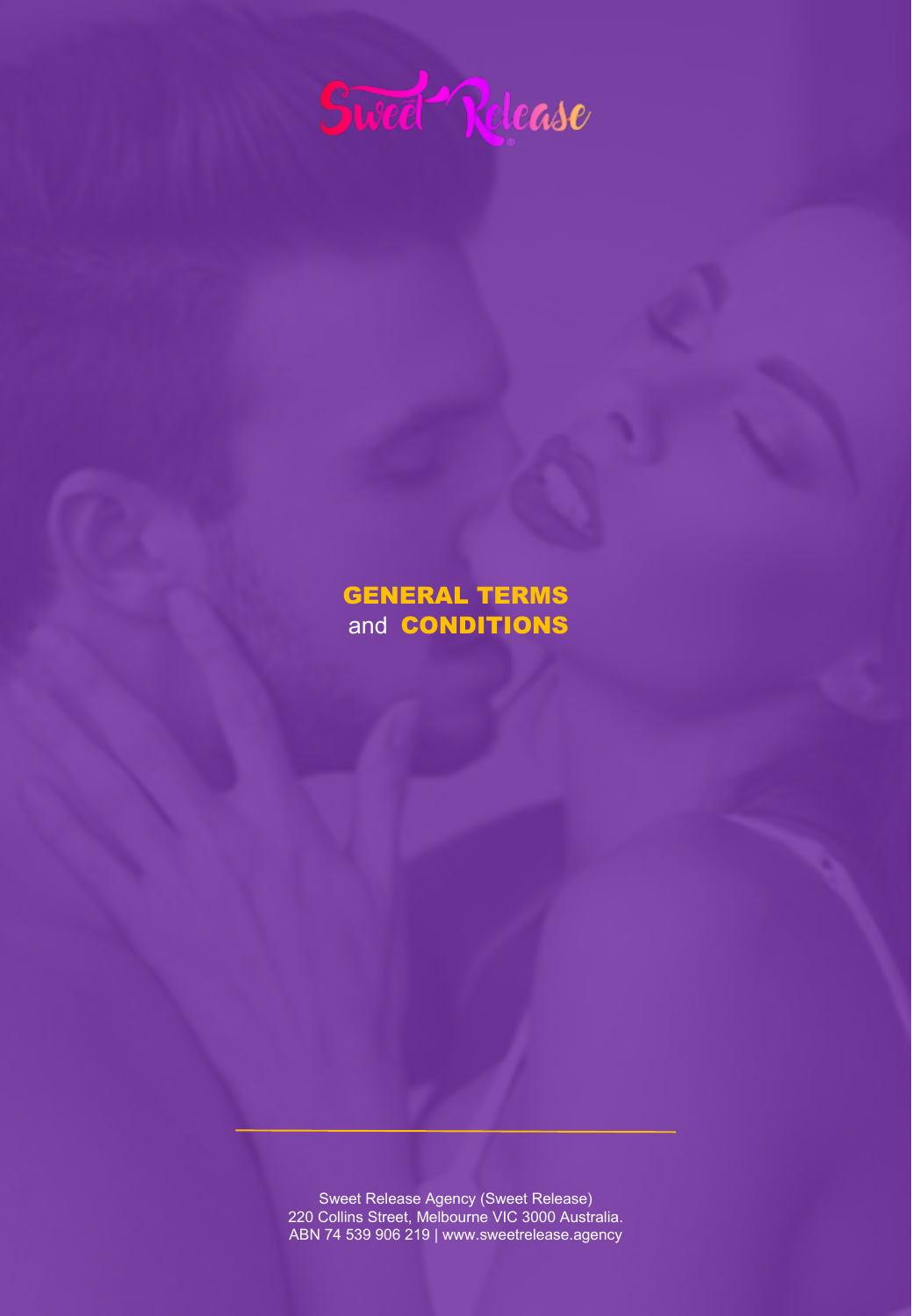

## **GENERAL TERMS AND CONDITIONS**

We, the "Agency"– is engaged by the Client to provide the Services. You, the "Client" – engages the Agency to provide the Services.

1.The terms of your contract

- 1.1. These General Terms & Conditions apply to the provision of services by the Agency (we, us) to you as a user and customer (you, your or the Client).
- 1.2.Your contract with us ("Contract" or "Terms") for each service or service sis made up of: a. These General Terms & Conditions;
	- b. The relevant Service Terms for your Service/s ("Service Terms");
	- c. Our Privacy Policy.
- 1.3.The documents listed above supersede all prior arrangements (whether written or oral) in relation to their subject matter.
- 1.4. We may change the terms of your Contract by giving you notice of the change and posting new versions of any online terms. If you continue to use the Service after that notice period, you will be taken to have agreed to the change. The period of notice depends on the nature of the change. If:
	- a. the change will benefit you or have a neutral impact on you, or is required to preserve or safeguard the security or integrity of our system, we may make the change effective immediately and without advance notice;
	- b. the change is required to comply with any law or requirement of any regulatory body, we will provide a reasonable period of notice;
	- c. for all other changes, including price changes, we will give you at least 30 days' notice.
- 2. Supply of services
	- 2.1. We shall use reasonable endeavours to supply the Services in accordance with your Contract until the Services are terminated. We shall not be liable for any delay or failure to perform our obligations under this Contract if such delay or failure is due to termination of access to a Service by the end supplier of the Service or as a result of a change to the conditions of supply by that supplier.
	- 2.2. Monthly contracts will roll on a monthly basis without notice to you. If a Fixed Term Contract is not renewed for a further fixed term, but it is not terminated, it will roll over on a monthly basis.
	- 2.3. Nothing in the Contract transfers to either party any intellectual property rights ("IPR") owned by the other party existing prior to the commencement of the Services. All IPR in the materials produced by us in connection with the Services (including websites, designs, information, reports and data) other than your pre-existing IPR, are and will remain owned by us. We grant you a perpetual, irrevocable, non-exclusive, royalty-free license to use those materials for the purpose of using our Services only.
	- 2.4. You acknowledge and accept that a third-party supplier may be used to provide the Service to you and we may change this supplier at any time in our sole discretion. Should a change in supplier occur, you acknowledge and agree that we have full authorisation to move, alter or delete your data as reasonably necessary.

### 3.Your obligations

- 3.1. You must provide us with such co-operation and support as we may reasonably request to perform the Services, including by:
	- a. Responding promptly to our communications in relation to the Services; and
	- b. Providing accurate and prompt responses to our requests for any information or documentation reasonably required by us to perform the Services.
- 3.2. You are solely responsible for obtaining any and all necessary intellectual property clearances and/or other consents and authorisations, including without limitation, clearances and/or consents in respect of your proposed domain name, any materials given by you to us, any content that you upload to your Service, and merchant services agreements between you and the relevant financial institutions.
- 3.3.You indemnify us from and against any and all liabilities incurred by us in connection with: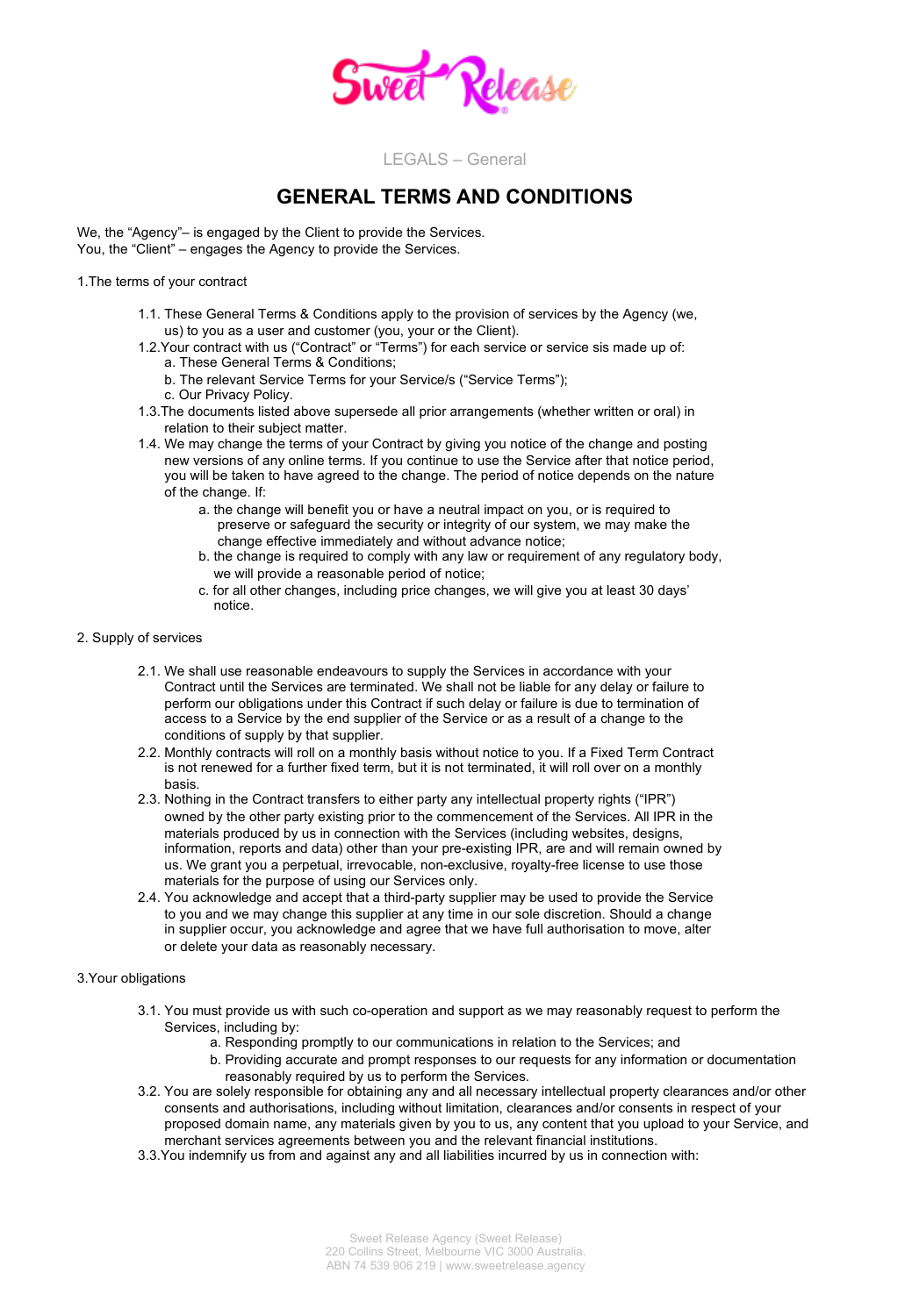

- a. our use or reliance upon any images or trading names, or any data, information,
- specifications, documentation, computer software or other materials provided by you; b. our compliance with any directions or instructions by you in relation to the provision
- of the Services; c. any breach of this Contract; or
- d. any damage to the reputation of the Agency suffered as a consequence of a breach of this Contract.
- 3.4. Except to the extent that we expressly agree to do so as part of a Service, you are exclusively responsible for conducting backups of any of your data (whether hosted on our computer systems or provided to us in connection with the performance of the Services) at such intervals as are reasonable having regard to the nature of the data.

#### 4. Fees and Payment

- 4.1. You agree to pay us the Fees set out in the Contract for the Services, in advance as stated by the payment period. You agree to pay the total sum of all Fees associated with the Contract for the Services regardless of circumstance.
- 4.2. Unless otherwise agreed in writing, Payment of the Fees must be made by direct debit or payment in advance in cleared funds scheduled in advance for the payment period. No work will commence until such payment is made or direct debit scheduled.
- 4.3. Without prejudice to our other rights and remedies under this agreement, if any Service Fees are not paid on or before their due date, we reserve the right, immediately and at our sole discretion to suspend the provision of Services to you until payment is made. In the event of a failed debit payment, the Client agrees to allow to be debited from their account an administration fee of \$9.90 including GST by the 3<sup>rd</sup> party debit provider engaged by the Agency (including any interest charged on overdue amounts, calculated at the rate referred to in Section 2 of the Penalty Interest Rates Act 1983 (Vic).).
- 4.4. If we have taken action to recover overdue amounts from you, any reasonable costs incurred by us in | recovering the debt, including but not limited to any legal expenses and collection agency charged, will be recoverable from you.

### 5. Termination

- 5.1. Either party can terminate a Contract for convenience on 30 day's notice, to take effect at the end of the term of a Fixed Term Contract, or if there is no term, at the end of the 30-day notice period.
- 5.2. If you terminate a Fixed Term Contract before the end of its term, and unless the Service Terms provide differently you will be charged an early termination charge as set in the Service Terms and Conditions relating to the Service. You will also be liable to pay out the total sum of all Fees associated with the Contract.
- 5.3. Termination of services must be provided by written notice.
- 5.4. Either party may terminate this Contract immediately by notice in writing to the other party if:
	- a. the other party commits a material breach which cannot be remedied, of its obligations under the Contract:
		- b. the other party commits a remediable material breach of its obligations under the Contract but fails to remedy that breach within 14 days of being required to do so in writing by the first party; or
		- c. an insolvency event, including entering into administration or liquidation, occurs with respect to the other party.
		- d. If we terminate a Service under this clause, we shall also be entitled to immediately cease any of our other Services to you.

### 6. Warranties

- 6.1. To the extent permitted by law and excluding any guarantees granted through special conditions neither the Agency, nor any employees, affiliates, agents, suppliers, third-party information providers, merchants, licensors nor the like (each a "Relevant Party") of either the Agency or any Relevant Party, make any warranties of any kind, either expressed or implied, statutory or otherwise, relating in any way to the subject matter of this agreement, including, but not limited to, warranties of merchantability or fitness for a particular purpose, or non-infringement for the Services or any equipment provided, and all such warranties are hereby excluded.
- 6.2. You acknowledge and agree that nothing in this agreement shall constitute an express or implied warranty or guarantee by either us or a Relevant Party: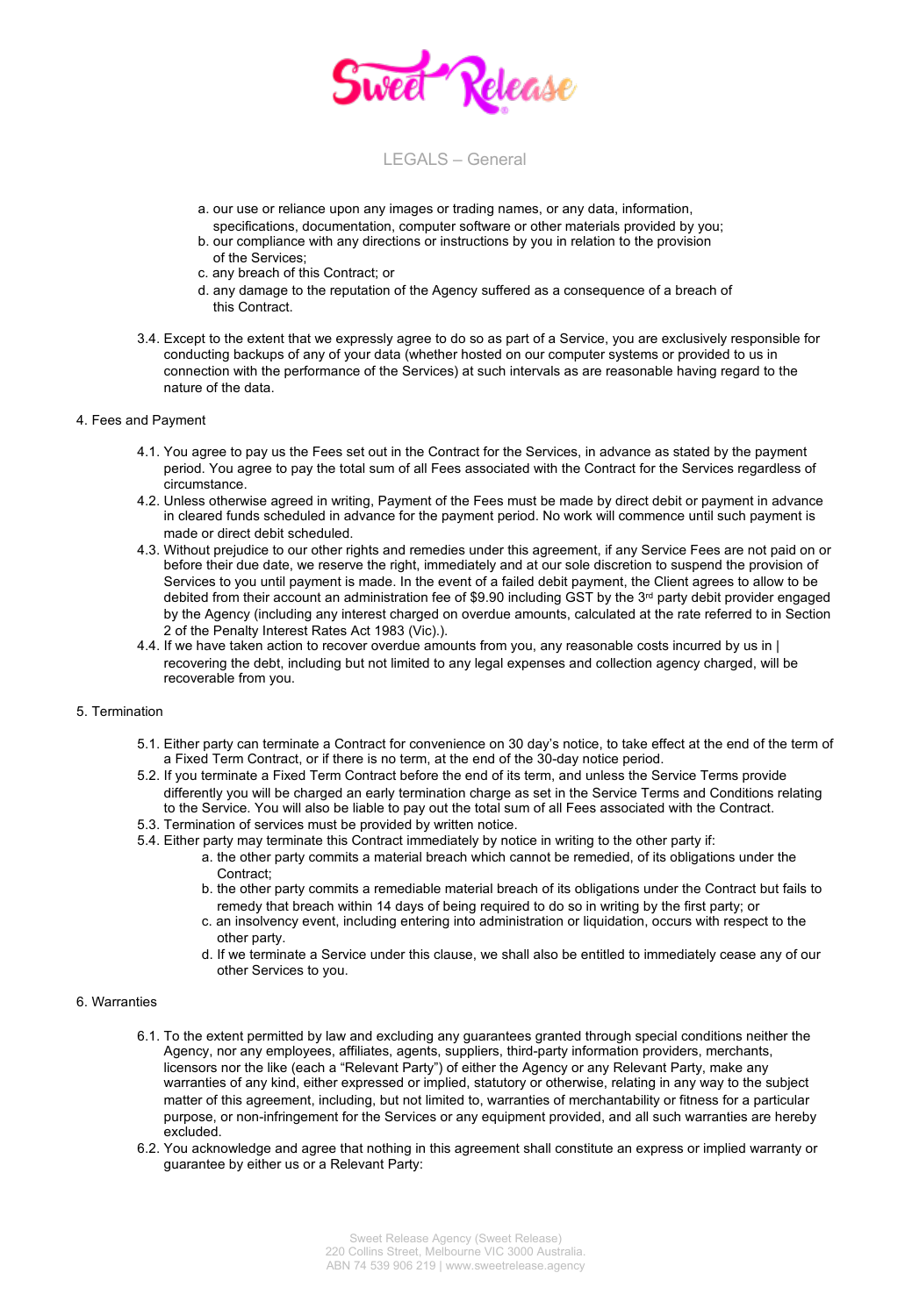

- a. concerning the results or success that may be obtained from the use of the Services;
- b. as to the accuracy, reliability or content of any information services or merchandise contained in or provided through the Services, or, for the avoidance of doubt, any information provided by us or a Relevant Party in any advice, report or communication to you or any other party;
- c. that the provision of the SEO Services will result in the ranking of Your Web Site improving; and/or
- d. that the provision of the SEO Services will result in an increased amount of traffic or users to Your Web Site; and/or
- e. concerning any market conditions (whether favourable or not) that may be in existence at the commencement of the Service will continue; and/or
- f. that the provision of the Services generally, or any software utilised by us to provide the Services, will not be subject to, or result in, either errors and/or delays.
- 6.3. You acknowledge that although we may suggest Optimisation Changes to you with respect to your website in connection with providing Services, neither us nor any Relevant Party take any responsibility for Your Web Site or Your Web Site Property. Accordingly, you agree that you shall at all times be solely responsible for Your Web Site and Your Web Site Property notwithstanding the provision of the SEO Services to you by us or our Relevant Party.
- 6.4. Without limiting the above, you acknowledge that our Services may require us to use, interface with or input information into a Relevant Party's systems (including companies such as Google and Facebook) and you agree that we have no liability to the extent that the Relevant Party is unable to provide its services to you.
- 6.5. If you are not the customer, you warrant that you have the power and authority to enter into this Contract on behalf of the customer and will indemnify us for any breach of the Contract by the customer.
- 6.6. We do not warrant that the Services will be uninterrupted, timely, secure or error free, or that they will be free from hackers, virus, denial of service attack or other persons having unauthorised access to our services or those of our suppliers.
- 6.7. All terms and warranties which might otherwise be implied by any legislation, the common law, equity, trade, custom or usage or otherwise in to the Contract, are expressly excluded to the maximum extent permitted by law.
- 6.8. If any goods or services supplied pursuant to this agreement are supplied to you as a 'consumer' of goods or services within the meaning of that term in the Australian Consumer Law as amended or relevant state legislation ("the Acts"), you will have the benefit of certain non-excludable rights and remedies in respect of the products or services and nothing in these terms and conditions excludes or restricts or modifies any condition, warranty, right or remedy which is so conferred by the Acts.
- 6.9. However, if the goods or services are not ordinarily acquired for personal, domestic or household use or consumption, we limit our liability to:
	- a. in relation to goods –the replacement of the goods or the supply of equivalent goods or payment of the cost of replacing the goods or acquiring equivalent goods; or, the repair of the goods or payment of the cost of having the goods repaired;
	- b. in relation to services –the supplying of the services again; or the payment of the cost of having the services supplied again as in each case we may elect.

### 7. Liability

- 7.1. Nothing in the Contract excludes or limits either party's liability under or in respect of:
	- a. Any indemnity;
	- b. Any fraud or other criminal act;
	- c. Personal injury or death caused by the negligence, breach of contract or other wrongful act or omission of that party; or
	- d. Any other liability that cannot be excluded by law.
- 7.2. To the maximum extent permitted by applicable law, neither party is liable for:
	- a. any indirect, special or consequential loss or damage, any loss of profit, revenue or business opportunities, loss of or damage to data or loss of goodwill arising out of or in connection with the Contract (whether or not the loss or damage may reasonably be supposed to have been in the contemplation of the parties as at the date the Contract was formed as a probable result of any act or omission)
	- b. any loss or damage to the extent such loss or damage is caused or contributed to by the other party's negligence, breach of contract or other wrongful acts or omissions; or
	- c. any claim made 6 months or more after the circumstances giving rise to the claim first became known by the claimant or could, with reasonable diligence, have become known by the claimant.
- 7.3. Each party's aggregate liability for any loss or damage in connection with the provision of the Service, which is not excluded or limited under this clause is limited to the charges paid by you in respect of the Services for the preceding 12 months to any such claim.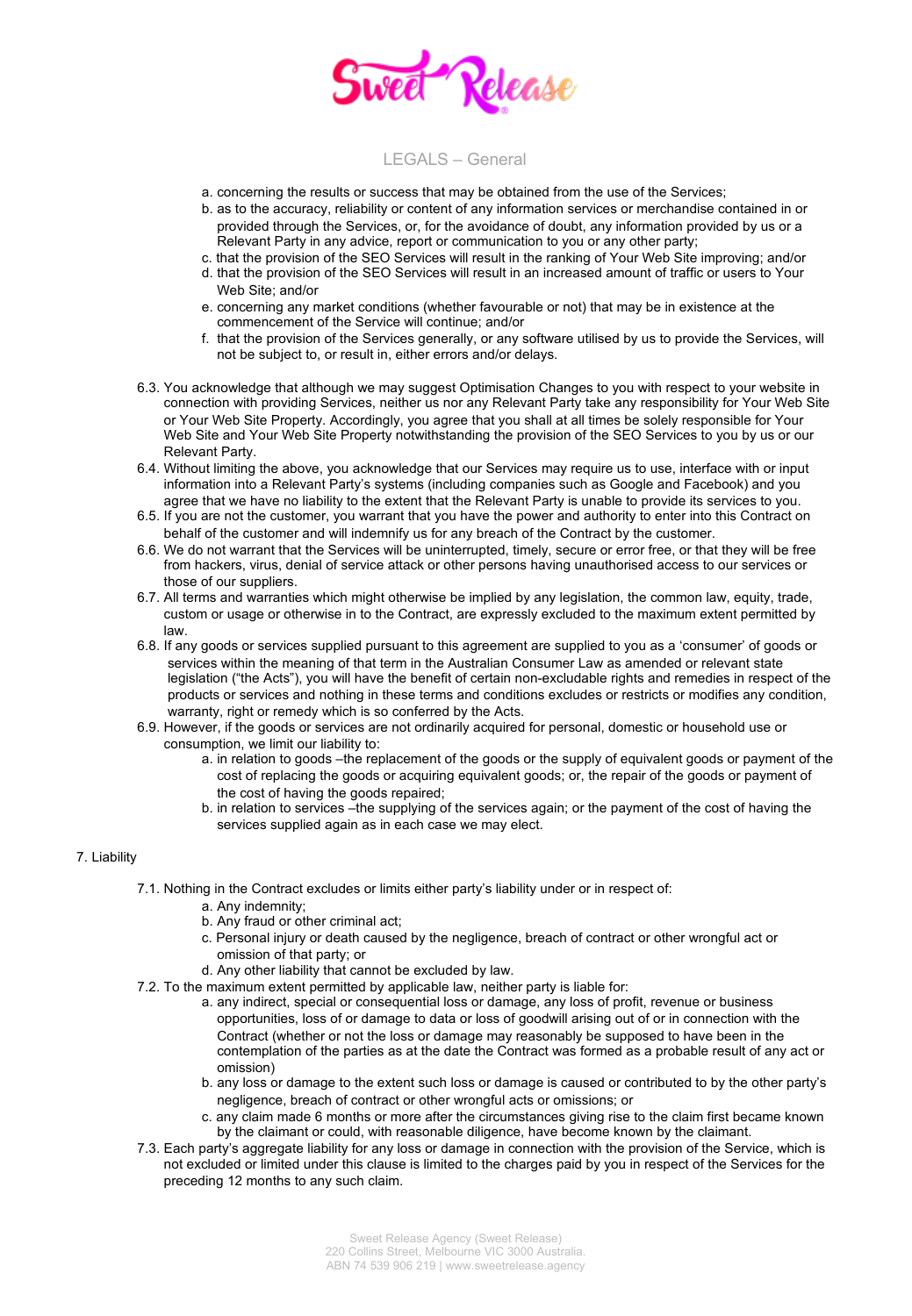

### 8. Indemnity

- 8.1. You will indemnify and defend the Agency and all directors, contractors, officers, employees, and agents of the Agency from and against any and all claims, damages, losses, liabilities, suits, actions, demands, proceedings (whether legal or administrative) and expenses (including but not limited to reasonable legal fees on an indemnity basis or collection fees, commissions, fees, charges and expenses) arising out of, or directly or indirectly relating to:
	- a. Any Services provided to you;
	- b. Any breach of this agreement by you; and/or
	- c. The use of the Services by you.

Such claims shall include, but shall not be limited to, claims based upon trademark, service mark, trade name, copyright and patent infringement, trademark dilution, tortious interference with contract or prospective business relations, unfair competition, restrictive trade practices, misleading statement, misleading or deceptive conduct, breach of contract, defamation or injury to reputation, or other injuries or damage to business.

### 9. General

- 9.1. Neither party may assign its rights or obligations under this Contract without the written consent of the other party which consent will not be unreasonably withheld; provided, however, that without your consent we may novate this Contract to any of our related bodies corporate or assign this Contract to a successor in connection with any corporate re-organisation, merger, acquisition, or sale of our business or assets to which this Contract relates.
- 9.2. We are free to sub-contract any of our obligations under the Contract, but such sub-contracting will not release us from our liabilities under the Contract.
- 9.3. The Contract is to be interpreted in accordance with the laws of the State of Victoria, Australia.
- 9.4. Our failure to act with respect to a breach by you does not waive our right to act with respect to subsequent or similar breaches.
- 9.5. In consideration of the Agency agreeing to provide the Services to the client, the Client agrees and warrants to the Agency that it and its related parties shall not engage any Agency staff either as an employee or contractor at any time during the term of this Contract or within 12 months of the termination of this Contract.
- 9.6. If the Client fails to pay any amount due under this Contract by the due date, the client agrees to pay the Agency interest on the amount unpaid until full payment is made at the rate referred to in Section 2 of the Penalty Interest Rates Act 1983 (Vic).
- 9.7. The parties covenant that they will not at any time make any disparaging comments or disclose any information or make or publish any statement or do any other thing which may tend materially to harm or prejudice the other party's reputation or good name (prejudicial information), this includes both parties not making disparaging comments or disclosing prejudicial information about the other through the use of social media, web discussion groups, websites or other like forums. The parties agree to immediately remove any prejudicial information posted online immediately upon written request of the other party.
- 9.8. The parties agree and acknowledge that this non-disparagement provision is a material term of this Agreement and the Agency would not have entered into this Agreement without the inclusion of this provision.
- 9.9. The parties acknowledge and agree that a breach of this non-disparagement provision or disclosure of prejudicial information about the other party as described above will be a material breach of this Agreement and may cause material damage to the other party and that damages may be inadequate compensation for such a breach of this provision and, subject to the court's discretion, the non-breaching party may restrain, by an injunction or similar remedy, any conduct or threatened conduct which is or will be a breach of this provision.

### 10. Intellectual Property

- 10.1. You are solely responsible for ensuring that you have all appropriate rights and licenses to any Content that you supply including but not limited to video, images and text. We reserve the right, in our sole discretion, to refuse to use any Content we believe is objectionable or which we believe may infringe upon the IPR of others, or would be in breach of our Acceptable Use Policy, however, we do not warrant that we will be able to screen all Content and Material to ensure that it is non-infringing.
- 10.2. You agree to indemnify us against any claims arising out of or relating to your Content, Ad Keywords and your use of the campaign. You expressly grant us, and our supplier, a worldwide, perpetual, irrevocable, nonexclusive, royalty-free licence to use (and where necessary, cache) your Content and Material. You agree that any such use or caching is not an infringement of any of your IPR or any third party's intellectual property rights.
- 10.3. Additionally, you grant us, and our supplier, a worldwide, perpetual, royalty-free, and sub-licensable license to: